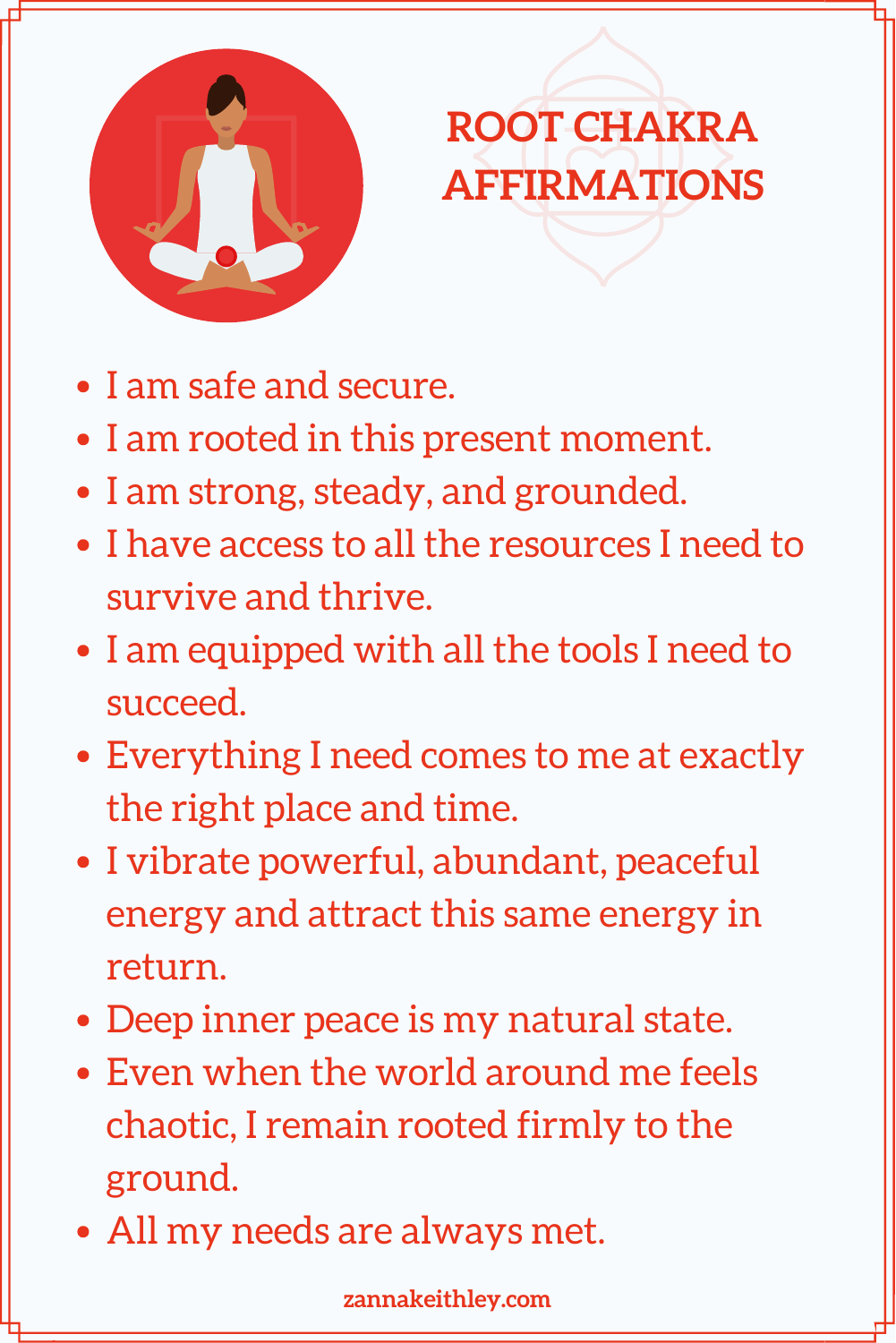

# **SACRAL CHAKRA AFFIRMATIONS**

- I am creative, passionate, and inspired.
- I feel joyful, energetic, and alive.
- My emotions flow freely in a balanced and healthy way.
- Endless prosperity flows to and through me.
- I find new ways to express my creativity.
- It is right for me to choose joy, fun, and play in my daily life.
- I deeply respect and honor my sacred body.
- My body is a masterpiece.
- I listen to my sacred body and give it what it needs.
- I am worthy and deserving of respect from myself and others.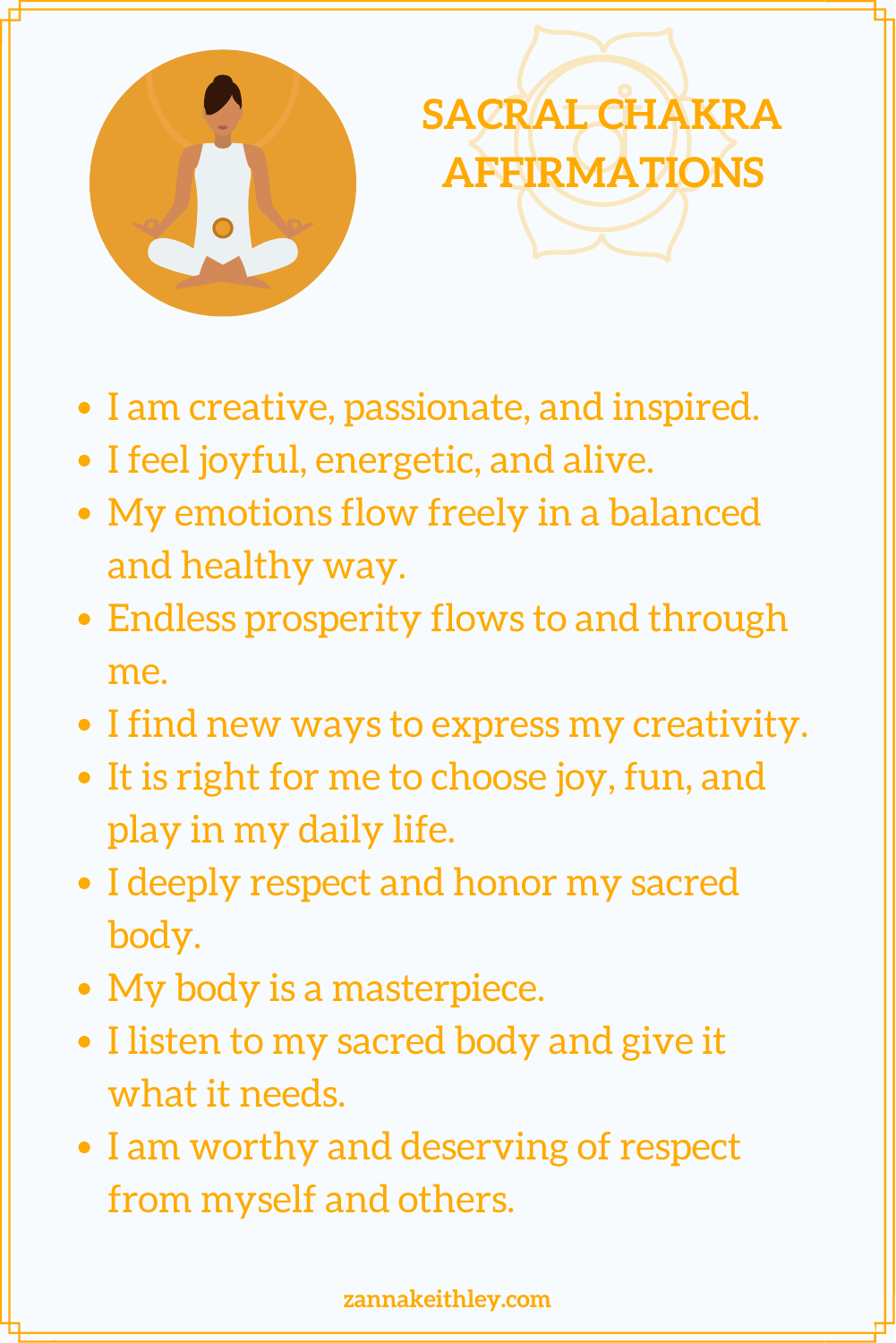

## **SOLAR PLEXUS CHAKRA AFFIRMATIONS**

- I am strong, powerful, and confident.
- I can achieve anything I set my mind to.
- I am motivated, persistent, and successful.
- I am aligned with my purpose.
- I have the confidence and power to take big leaps.
- I hold the key to my own happiness.
- My soul is radiant, my body is strong, and my mind is brilliant.
- I am fearless in the pursuit of what sets my soul on fire.
- I have the courage and confidence to accept my dreams as reality.
- I am enough. I have always been enough. I will always be enough.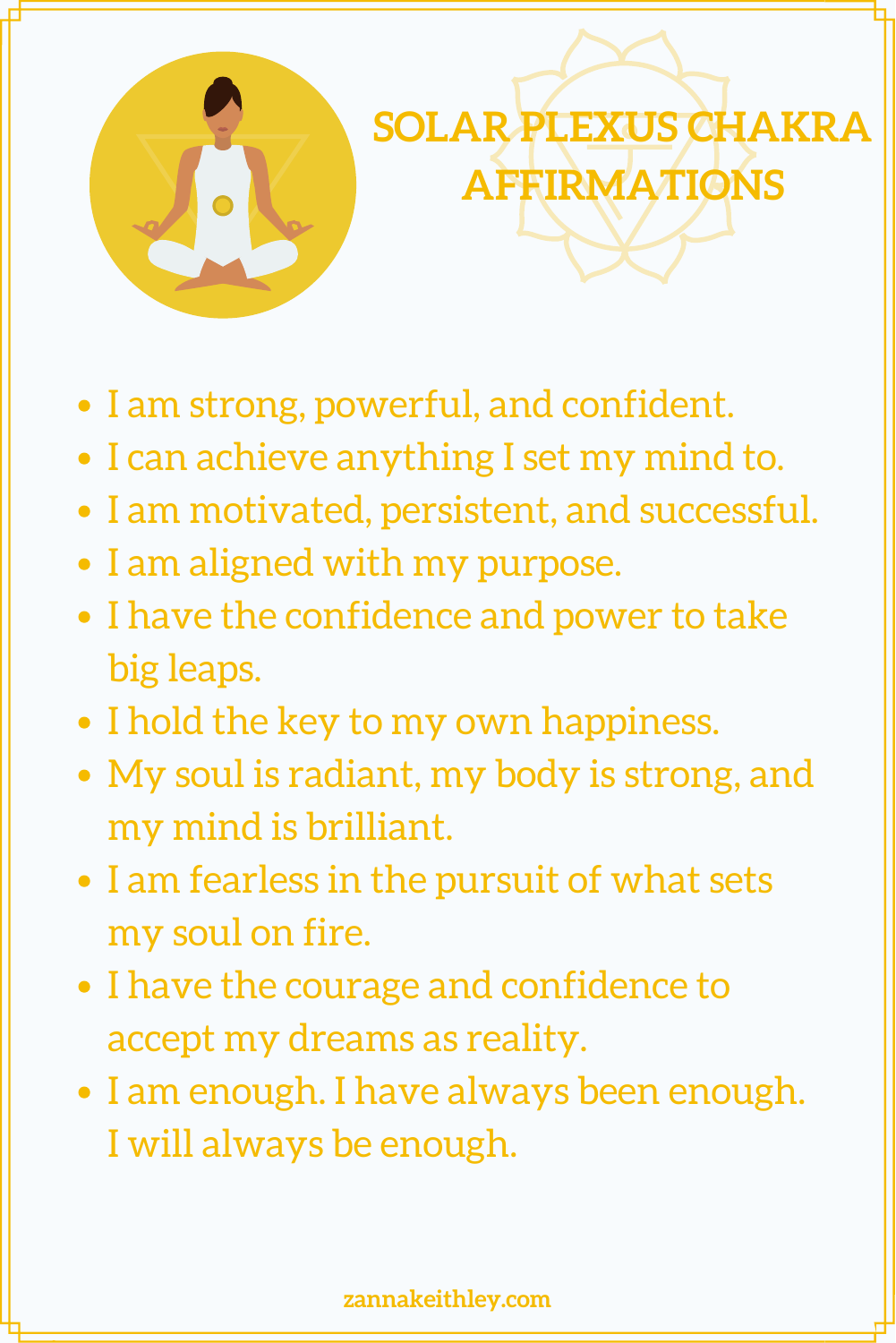

## **HEART CHAKRA AFFIRMATIONS**

- I am loved, loving, and lovable.
- I am patient, peaceful, and calm.
- I choose to be kind to myself and love myself unconditionally.
- I am aligned with the highest frequency of love.
- I am a beacon of love and compassion.
- I am kind, generous, and compassionate.
- I lovingly nurture my mind, body, and spirit.
- I am a loving and powerful force in the world.
- I honor my heart. I honor my loving energy. I honor who I am.
- I **am** love.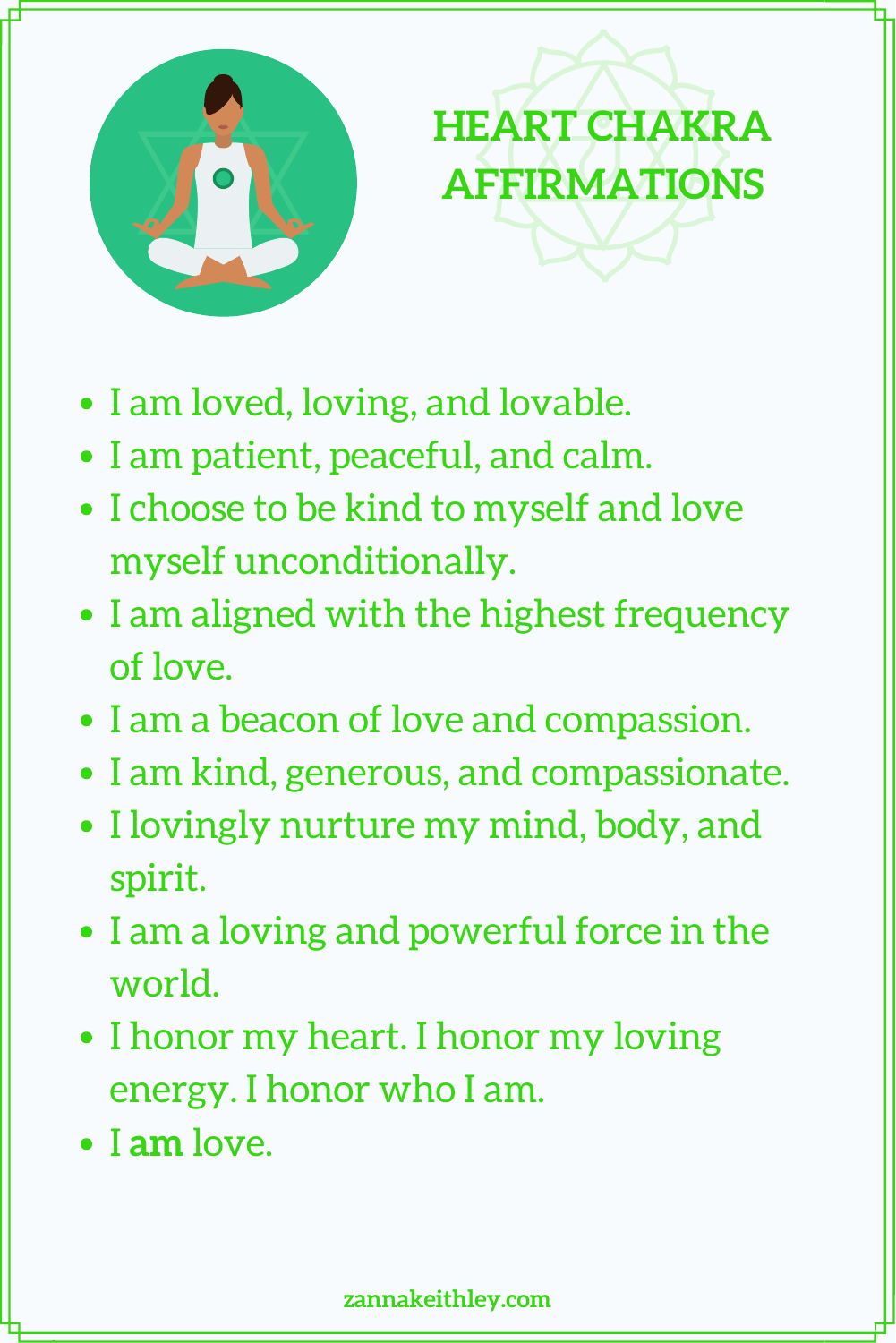

## **THROAT CHAKRA AFFIRMATIONS**

- I am able to calmly and effectively speak my truth.
- I live an honest, authentic, wholehearted life.
- I express myself clearly and openly.
- I speak with calm, clarity, and confidence.
- I add value to every conversation I participate in.
- My insight is welcome, needed, and valuable.
- I am empowered to speak my truth.
- I am a good listener and give others my undivided attention when they speak.
- I value the words of others.
- I remain true to myself in all that I say and do.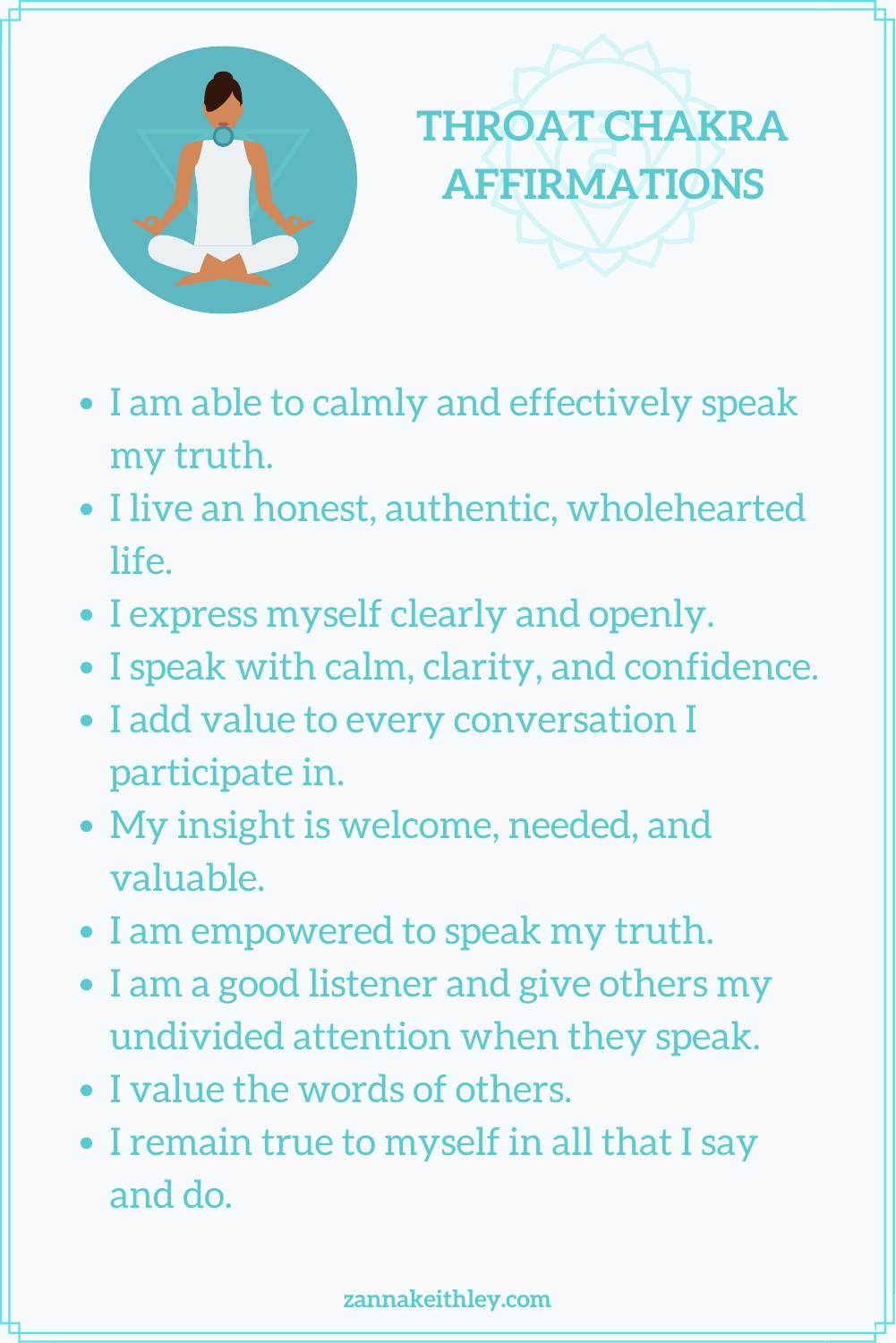

#### **THIRD EYE CHAKRA AFFIRMATIONS**

- I see and think clearly.
- My mind is strong, open, and clear.
- I trust my intuition to guide me in making good decisions.
- My inner knowing always knows the way.
- I follow my intuition and know that nothing is put before me that I can't handle.
- All that I seek I can find within me.
- I am insightful, intuitive, and imaginative.
- My imagination is vast, expansive, and endless.
- I trust the signs and synchronicities that show up in my daily life.
- I honor my inner knowing and trust my path.